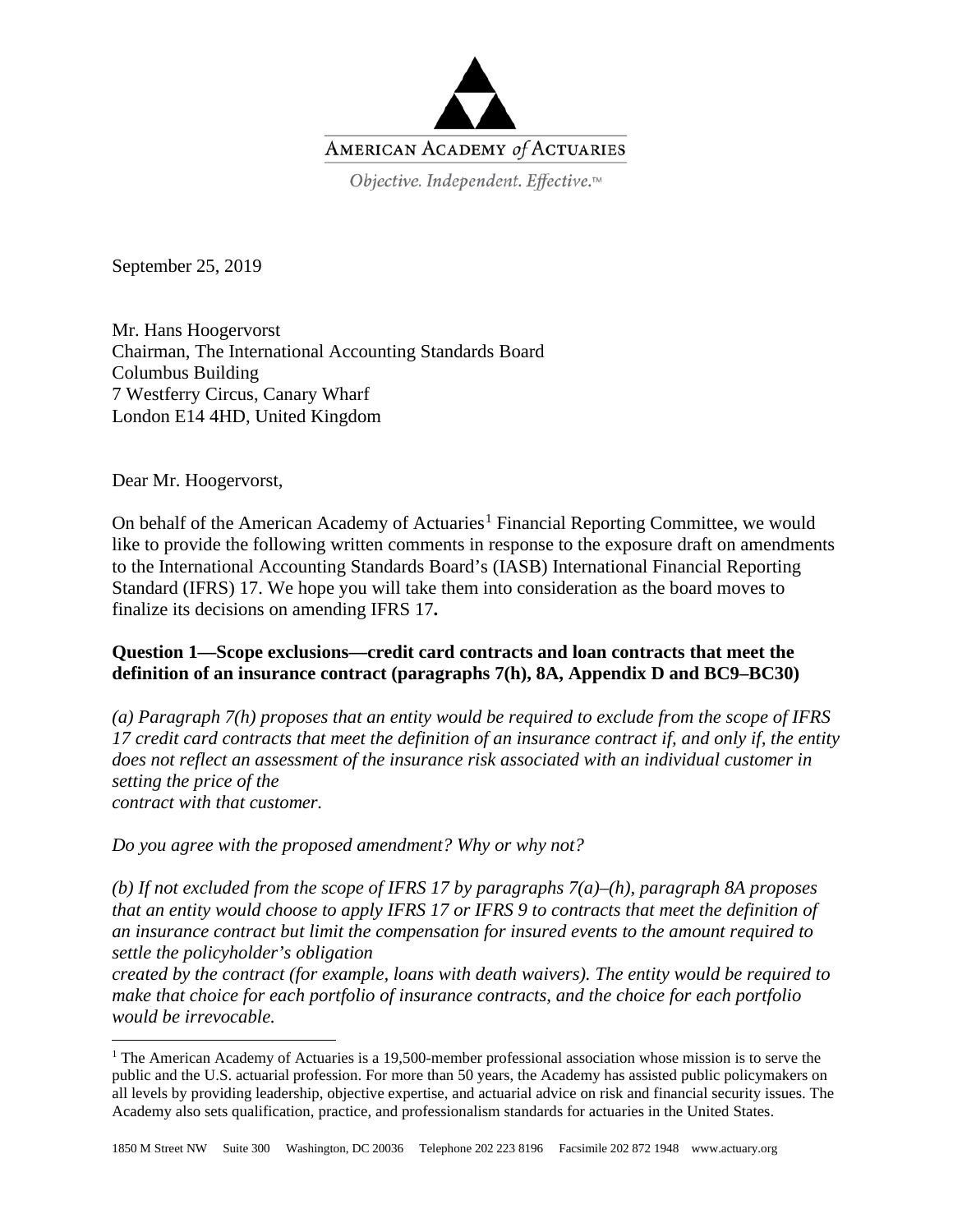### **Response**

- (a) We disagree with the proposed amendment given the rationale that the credit card companies may not assess the insurance risk associated with a specific customer. There are other products such as mobile/cell phone handset insurance where this may also be true. If an exception is to be given, it should be based on a principle from the arguments in BC 14: Where a contract contains both insurance and credit risk, if the preponderance of the risk is credit risk, the preparer could have the option of using either IFRS 9 or IFRS 17.
- (b) We see no issue with allowing the election of IFRS 17 or IFRS 9 on balance cancel products. We do not believe that this will create comparability issues. Generally, the young carry more debt than the old and for many debt cancel sales, it is often people in 20s and 30s where the level of mortality risk can make the insurance element immaterial and IFRS 9 election a rational choice for operational efficiency. We would expect that mortgage cancellation, which would be individually underwritten and apply to older individuals, would likely have the IFRS 17 option chosen.

## Question 2—Expected recovery of insurance acquisition cash flows (paragraphs  $28A-28D$ , **105A–105C, B35A–B35C and BC31–BC49)**

*Paragraphs 28A–28D and B35A–B35C propose that an entity:*

*(a) allocate, on a systematic and rational basis, insurance acquisition cash flows that are directly attributable to a group of insurance contracts to that group and to any groups that include contracts that are expected to arise from renewals of the contracts in that group; (b) recognise as an asset insurance acquisition cash flows paid before the group of insurance contracts to which they are allocated is recognised; and (c) assess the recoverability of an asset for insurance acquisition cash flows if facts and circumstances indicate the asset may be impaired.*

*Paragraphs 105A–105C propose disclosures about such assets.*

*Do you agree with the proposed amendments? Why or why not?*

#### **Response**

No response.

## **Question 3—Contractual service margin attributable to investment-return service and investment-related service (paragraphs 44–45, 109 and 117(c)(v), Appendix A, paragraphs B119–B119B and BC50–BC66)**

*(a) Paragraphs 44, B119–B119A and the definitions in Appendix A propose that an entity identify coverage units for insurance contracts without direct participation features considering the quantity of benefits and expected period of investment-return service, if any, in addition to*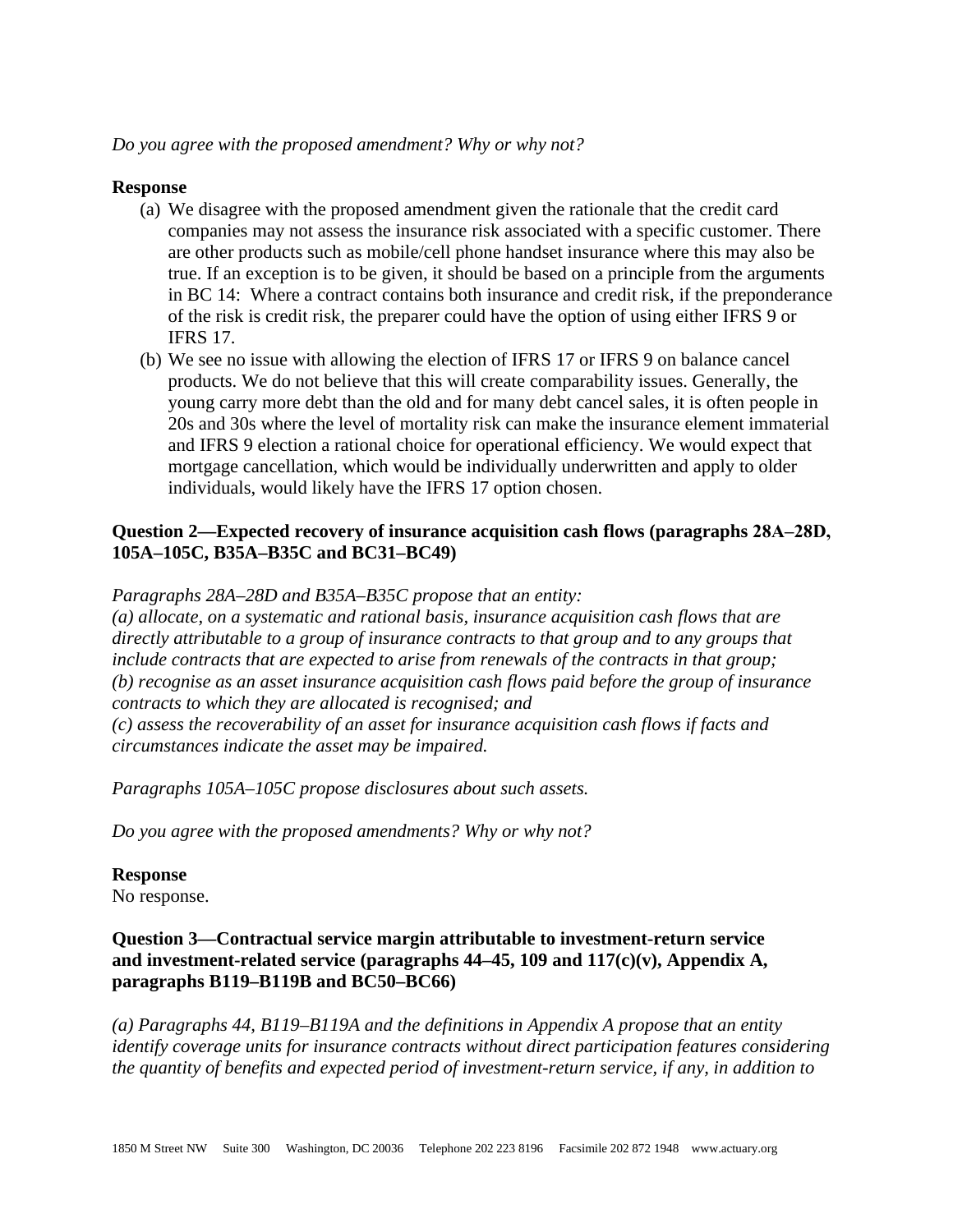*insurance coverage. Paragraph B119B specifies criteria for when contracts may provide an investment-return service.*

*Do you agree with the proposed amendment? Why or why not?*

*(b) Paragraphs 45, B119–B119A and the definitions in Appendix A clarify that an entity is required to identify coverage units for insurance contracts with direct participation features considering the quantity of benefits and expected period of both insurance coverage and investment-related service.*

*Do you agree with the proposed amendment? Why or why not?*

*(c) Paragraph 109 proposes that an entity disclose quantitative information about when the entity expects to recognise in profit or loss the contractual service margin remaining at the end of a reporting period. Paragraph 117(c)(v) proposes an entity disclose the approach used to determine the relative weighting of the benefits provided by insurance coverage and investmentreturn service or investment-related service.*

*Do you agree with the proposed disclosure requirements? Why or why not?*

## **Response**

- (a) Yes, we agree with the proposed amendment. Non-direct participation products also provide valuable investment services. Conspicuously absent is any guidance on determining relative weighting of insurance service and investment service. This will lead to comparability issues by leaving this to be a disclosure item only (question 3(c)).
- (b) Yes, we agree with the proposed amendment. It is important to recognize revenue in proportion to all services provided.
- (c) On paragraph 109, eliminating the option to describe CSM recognition qualitatively should lead to better comparability but may have an inordinate cost to calculate relative to the value of the information provided. The  $117(c)(v)$  disclosure seems to be required in the absence of any guidance on determining relative weighting.

## **Question 4—Reinsurance contracts held—recovery of losses on underlying insurance contracts (paragraphs 62, 66A–66B, B119C–B119F and BC67–BC90)**

*Paragraph 66A proposes that an entity adjust the contractual service margin of a group of reinsurance contracts held that provides proportionate coverage, and as a result recognise income, when the entity recognises a loss on initial recognition of an onerous group of underlying insurance contracts, or on addition of onerous contracts to that group. The amount of the adjustment and resulting income is determined by multiplying:*

*(a) the loss recognised on the group of underlying insurance contracts; and*

*(b) the fixed percentage of claims on the group of underlying contracts the entity has a right to recover from the group of reinsurance contracts held.*

*Do you agree with the proposed amendment? Why or why not?*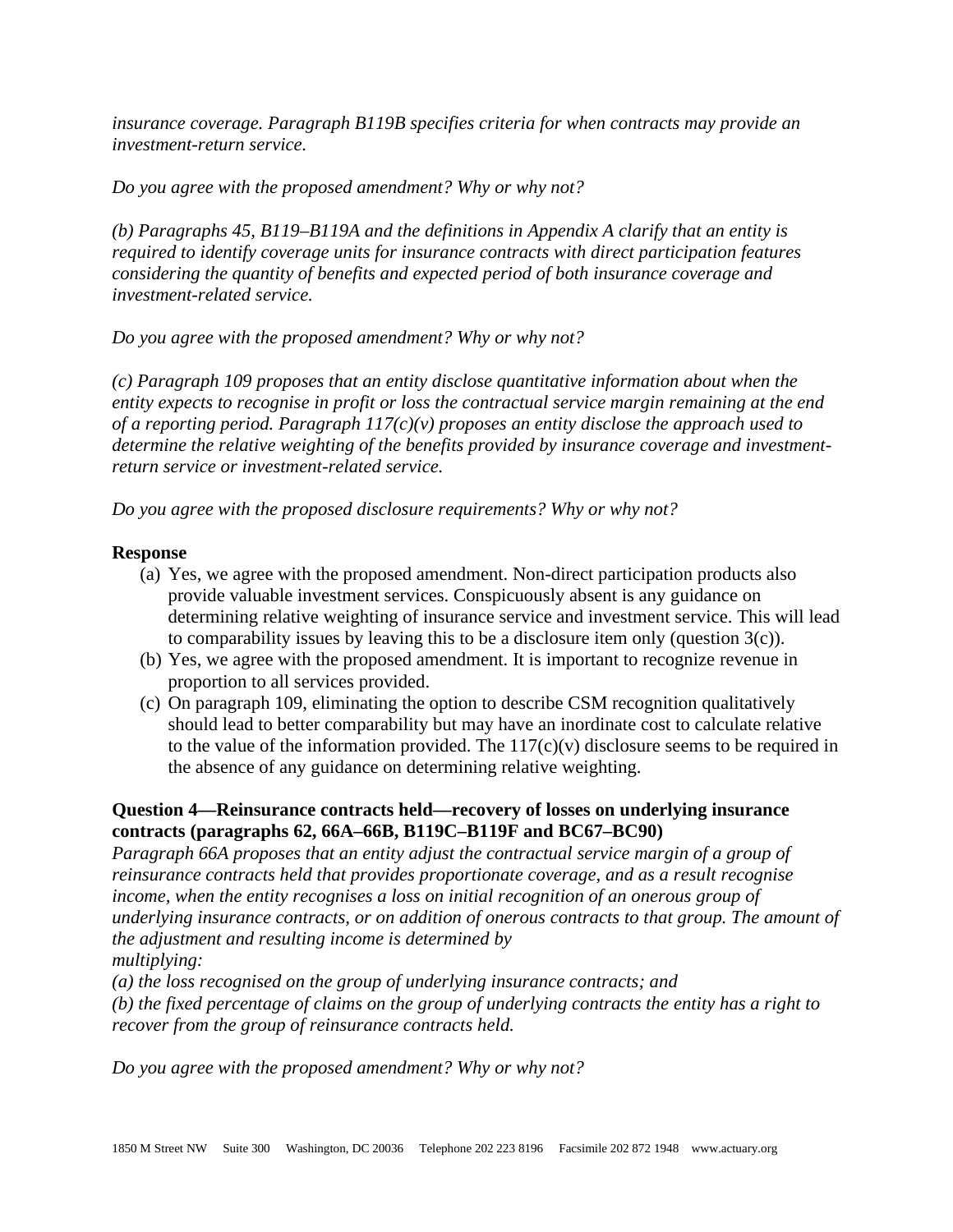### **Response**

We agree with the proposed amendment as a general concept, as it is intended to allow a better accounting match in profit or loss between losses from onerous direct contracts and associated gains from reinsurance contracts. However, we do not agree with the definition of "reinsurance contract held that provides proportionate coverage," which unnecessarily restricts the applicability of the proposed amendment.

In many cases, proportional reinsurance contracts do not provide a fixed percentage of coverage to all underlying insurance contracts in a group. Such cases include:

- A reinsurance contract reinsures some, but not all, underlying contracts in a group;
- A reinsurance contract reinsures some, but not all, risks in a group of underlying contracts;
- Multiple reinsurance contracts covering different contracts in a group of underlying contracts in different proportions; and/or
- Minimum and/or maximum limits exist on the reinsurance coverage, such as coverage that is proportional only up to a maximum limit.

We propose that the definition of "reinsurance contract held that provides proportionate coverage" in Appendix A be deleted.

We propose that paragraph B119C be deleted, as it is not necessary.

We propose that paragraph B119D be amended as follows:

"An entity shall determine the adjustment to the contractual service margin and the resulting income recognized applying paragraph 66A by multiplying:

a) The loss recognised on the individual underlying insurance contracts within a group of contracts; and

b) The contractually defined percentage of claims on the underlying insurance contracts the entity has a right to recover from the group of reinsurance contracts held."

In addition to the points above, we would like to take the opportunity in this response to point out that the required approach to determining the contract boundary for reinsurance contracts held, which results in the need to recognize future insurance contracts in the reinsurance asset, significantly complicates the ability to appropriately address the accounting mismatch, as intended by this amendment. It also does not provide useful information to users, as it results in recognition of reinsurance cash flows directly related to cash flows from possible future underlying direct contracts that are not recognized.

We propose that the reinsurance cash flows associated with underlying insurance contracts not yet recognized be identified in the Standard as being outside the reinsurance contract boundary.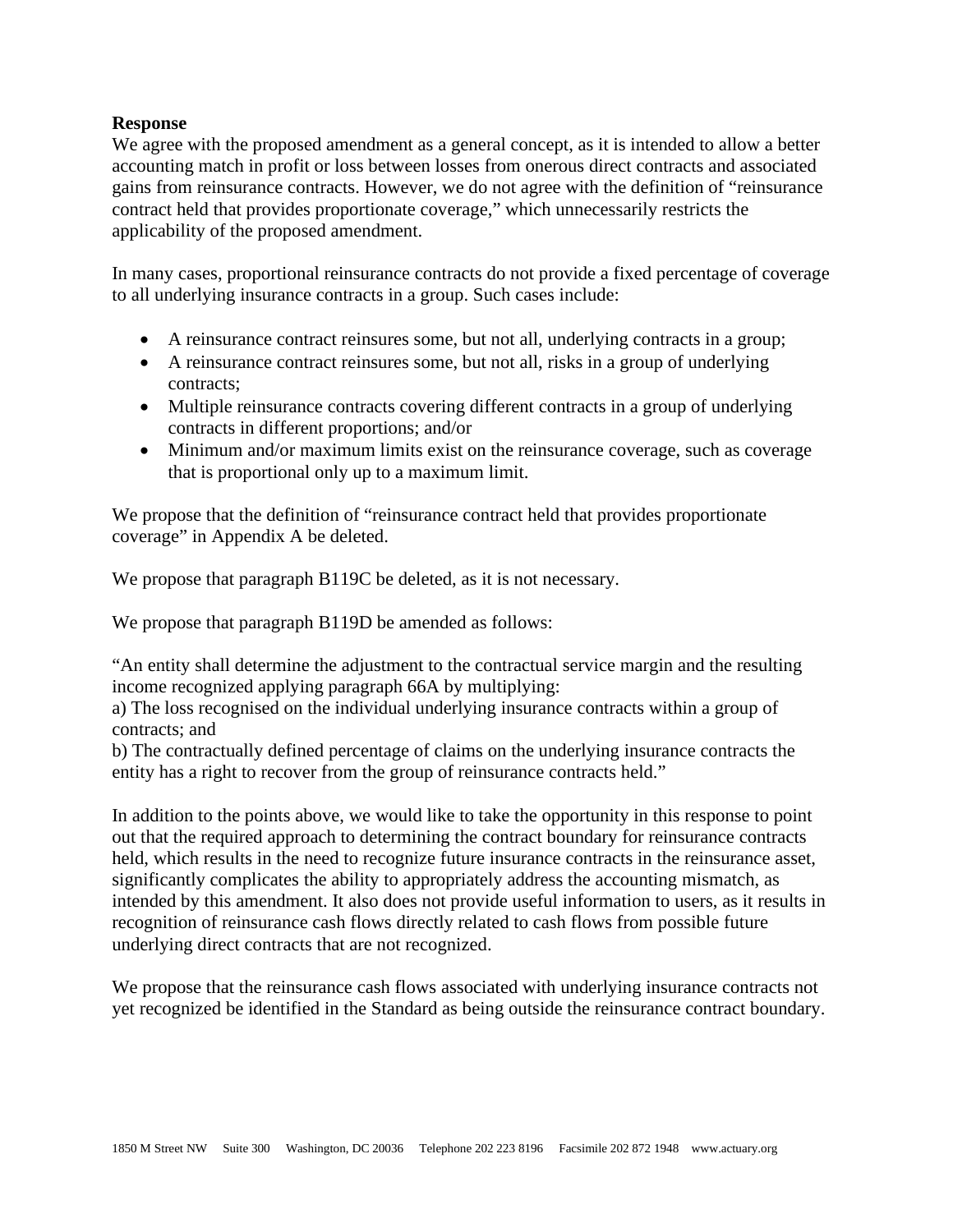## **Question 5—Presentation in the statement of financial position (paragraphs 78–79, 99, 132 and BC91–BC100)**

*The proposed amendment to paragraph 78 would require an entity to present separately in the statement of financial position the carrying amount of portfolios of insurance contracts issued that are assets and those that are liabilities. Applying the existing requirements, an entity would present the carrying amount of groups of*

*insurance contracts issued that are assets and those that are liabilities. The amendment would also apply to portfolios of reinsurance contracts held that are assets and those that are liabilities.*

*Do you agree with the proposed amendment? Why or why not?*

### **Response**

We support this proposed amendment but would have gone further and not required such a separation, as there is little to no informational value in such a split.

## **Question 6 – Applicability of the risk mitigation option (paragraphs B116 and BC101- BC109).**

*The proposed amendment to paragraph B116 would extend the risk mitigation option available when an entity uses derivatives to mitigate financial risk arising from insurance contracts with direct participation features. That option would apply in circumstances when an entity uses reinsurance contracts held to mitigate financial risk arising from insurance contracts with direct participation features.* 

*Do you agree with the proposed amendment? Why or why not?*

## **Response**

We agree with the proposed amendment, as it eliminates the accounting mismatch that results from measuring reinsurance contracts providing coverage for financial risks on underlying contracts measured under the variable fee approach. However, accounting mismatches continue to exist, due to the certain limitations placed on the application of the risk mitigation adjustment.

An accounting mismatch is created under IFRS 17 for liabilities that are hedged using nonderivative instruments. For contracts measured under the variable fee approach, changes in the value of the insurance contract liability adjust the CSM, while changes in the value of the nonderivative instruments are recorded in profit or loss or other comprehensive income.

An example of a non-derivative instrument that can be used to hedge insurance contract liability risk is a fixed maturity asset, such as a government bond or corporate bond. Fixed maturity assets seem different from derivatives in that they provide investment income. If held to maturity, changes in interest rates do not ultimately affect the income provided. However, they change in value when interest rates change, and they can be sold at a gain, much the same as derivatives. This makes them effective interest rate hedging instruments.

Another example is the use of one type of insurance contract to hedge the liability risk of another type of insurance contract. This is a type of liability portfolio diversification benefit that can be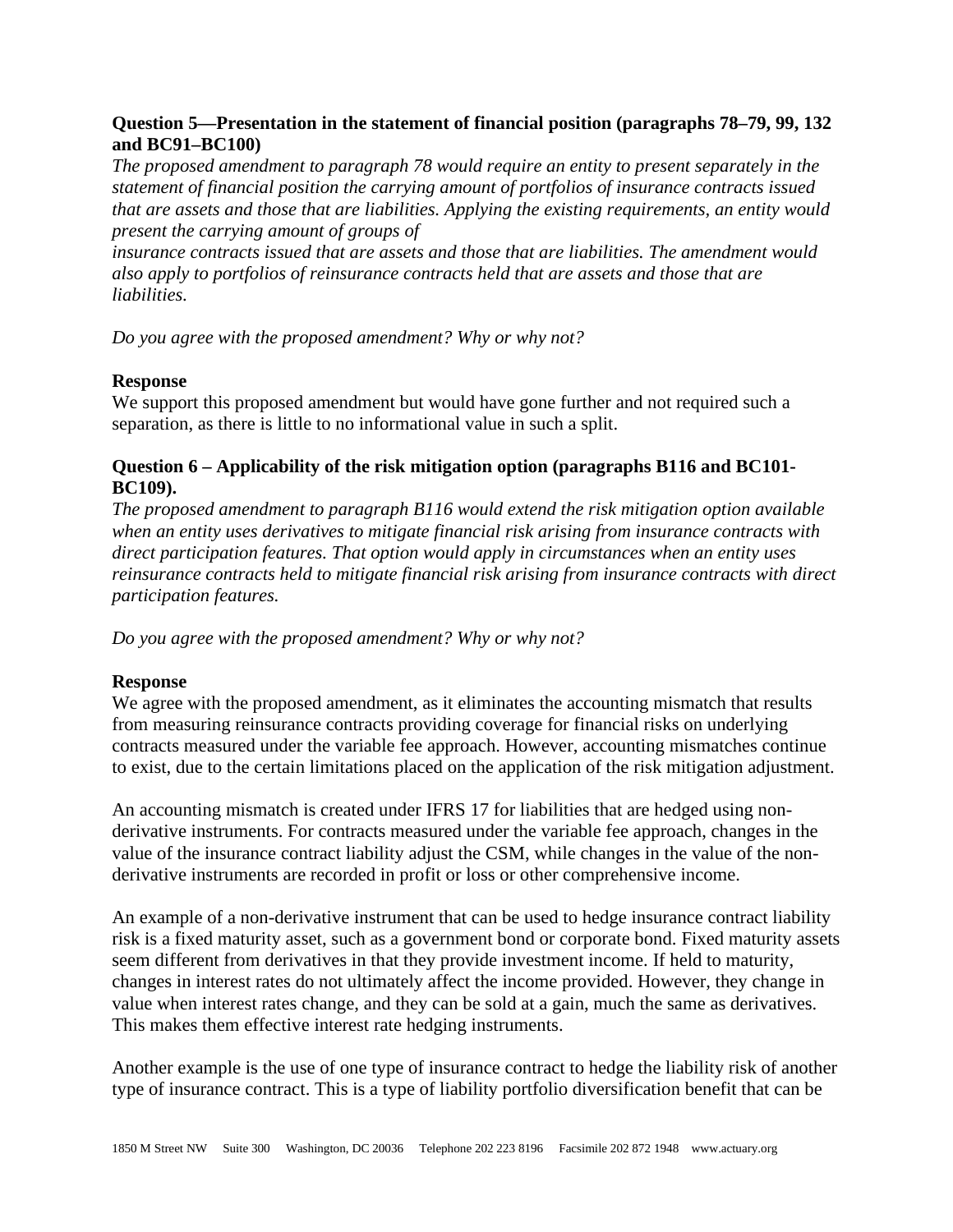considered a natural hedge. If one of the contracts is measured under the variable fee approach and the other is measured under the general model, an accounting mismatch is created, as the impacts of changes in financial risk adjust the CSM for one and are recognized in profit or loss for the other. This mismatch creates unnecessary profit or loss volatility.

We recommend that non-derivatives be allowed as hedging instruments under the risk mitigation approach, provided the criteria under IFRS 17 paragraph B116 are met. This change would address the mismatch and increase consistency with IFRS 9, which allows for hedging instruments beyond derivatives only.

# **Question 7—Effective date of IFRS 17 and the IFRS 9 temporary exemption in IFRS 4 (paragraphs C1, [Draft] Amendments to IFRS 4 and BC110–BC118)**

*IFRS 17 is effective for annual reporting periods beginning on or after 1 January 2021. The amendments proposed in this Exposure Draft are such that they should not unduly disrupt implementation already under way or risk undue delays in the effective date.*

*(a) The proposed amendment to paragraph C1 would defer the effective date of IFRS 17 by one year from annual reporting periods beginning on or after 1 January 2021 to annual reporting periods beginning on or after 1 January 2022.*

*Do you agree with the proposed amendment? Why or why not?*

*(b) The proposed amendment to paragraph 20A of IFRS 4 would extend the temporary exemption from IFRS 9 by one year so that an entity applying the exemption would be required to apply IFRS 9 for annual reporting periods beginning on or after 1 January 2022.*

*Do you agree with the proposed amendment? Why or why not?*

## **Response**

We support both of these implementation date changes. The complicated nature of this standard and the level of preparation in the industry makes this a necessary change.

## **Question 8—Transition modifications and reliefs (paragraphs C3(b), C5A, C9A, C22A and BC119–BC146)**

*(a) Paragraph C9A proposes an additional modification in the modified retrospective approach. The modification would require an entity, to the extent permitted by paragraph C8, to classify as a liability for incurred claims a liability for settlement of claims incurred before an insurance contract was acquired.*

*Paragraph C22A proposes that an entity applying the fair value approach could choose to classify such a liability as a liability for incurred claims.*

*Do you agree with the proposed amendments? Why or why not?*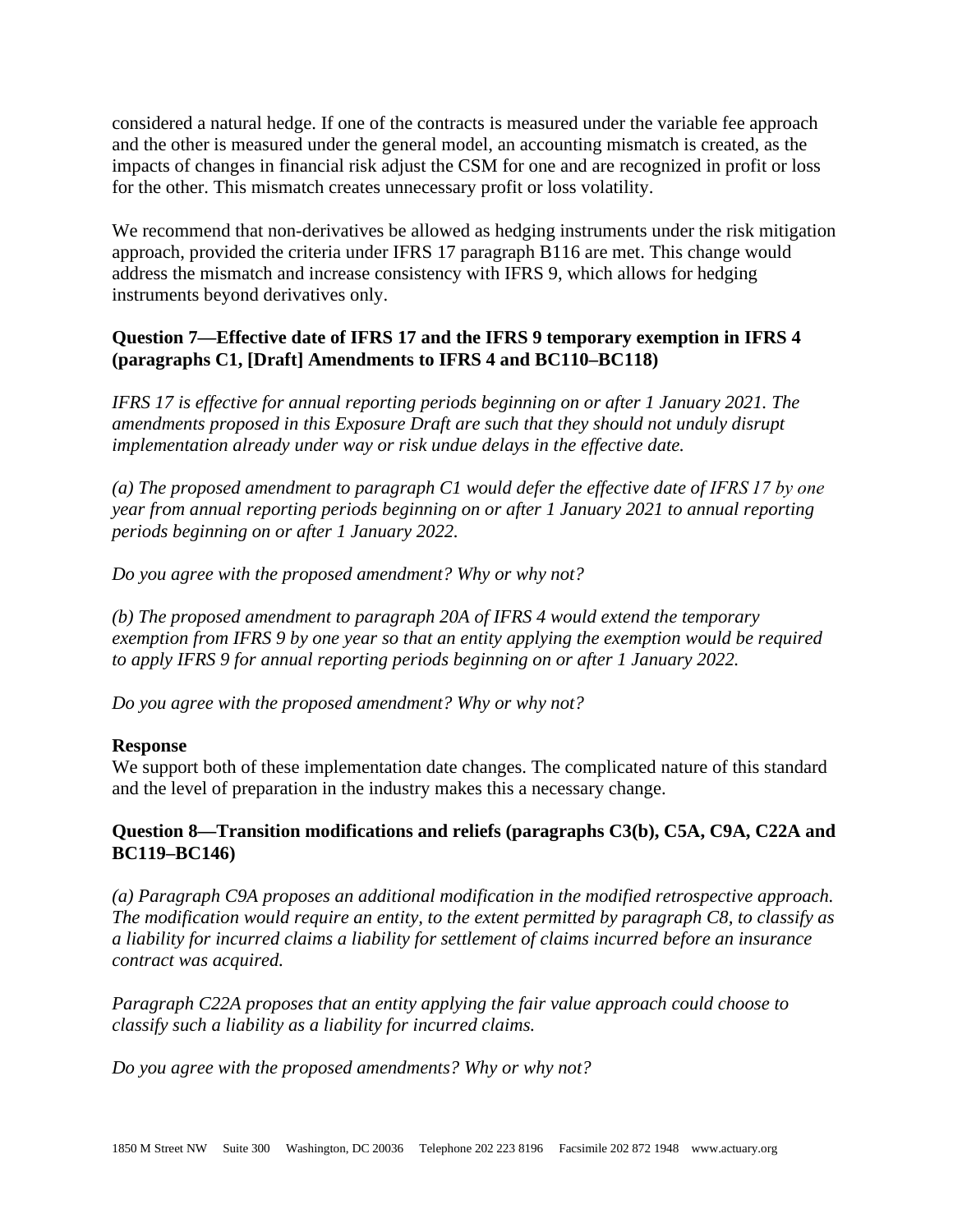*(b) The proposed amendment to paragraph C3(b) would permit an entity to apply the option in paragraph B115 prospectively from the transition date, rather than the date of initial application. The amendment proposes that to apply the option in paragraph B115 prospectively on or after the transition date, an entity would be required to designate risk mitigation relationships at or before the date it applies the option.*

*Do you agree with the proposed amendment? Why or why not?*

*(c) Paragraph C5A proposes that an entity that can apply IFRS 17 retrospectively to a group of insurance contracts be permitted to instead apply the fair value approach to that group if it meets specified criteria relating to risk mitigation.*

*Do you agree with the proposed amendment? Why or why not?*

### **Response**

No response.

### **Question 9—Minor amendments (BC147–BC163)**

*This Exposure Draft also proposes minor amendments (see paragraphs BC147–BC163 of the Basis for Conclusions). Do you agree with the Board's proposals for each of the minor amendments described in this Exposure Draft? Why or why not?*

#### **Response**

We agree with the proposed amendments described in paragraphs BC147-BC163, with the following exception:

Change to paragraph B107:

The purpose of the proposed amendment to change "over the duration of the group of insurance contracts." to "over the duration of the insurance contract," in paragraph B107(b)(ii) is unclear. Neither the revised Basis for Conclusions nor any other proposed amendment explains why this change was made. We disagree that this is a minor amendment and view this as a significant change. The proposed amendment implies that the eligibility test for measurement using the VFA approach should be performed at the contract level, which is inconsistent with approaches taken in other aspects of IFRS 17, which use groups of contracts as the unit of account. A change of this magnitude could impede implementation. In such a case, we would request a thorough explanation and justification or retraction.

## **Question 10—Terminology**

*This Exposure Draft proposes to add to Appendix A of IFRS 17 the definition 'insurance contract services' to be consistent with other proposed amendments in this Exposure Draft.*

*In the light of the proposed amendments in this Exposure Draft, the Board is considering*  whether to make a consequential change in terminology by amending the terms in IFRS 17 to *replace 'coverage' with 'service' in the terms 'coverage units', 'coverage period' and 'liability for remaining coverage'. If that change is made, those terms would become 'service units', 'service period' and 'liability for remaining service', respectively, throughout IFRS 17.*